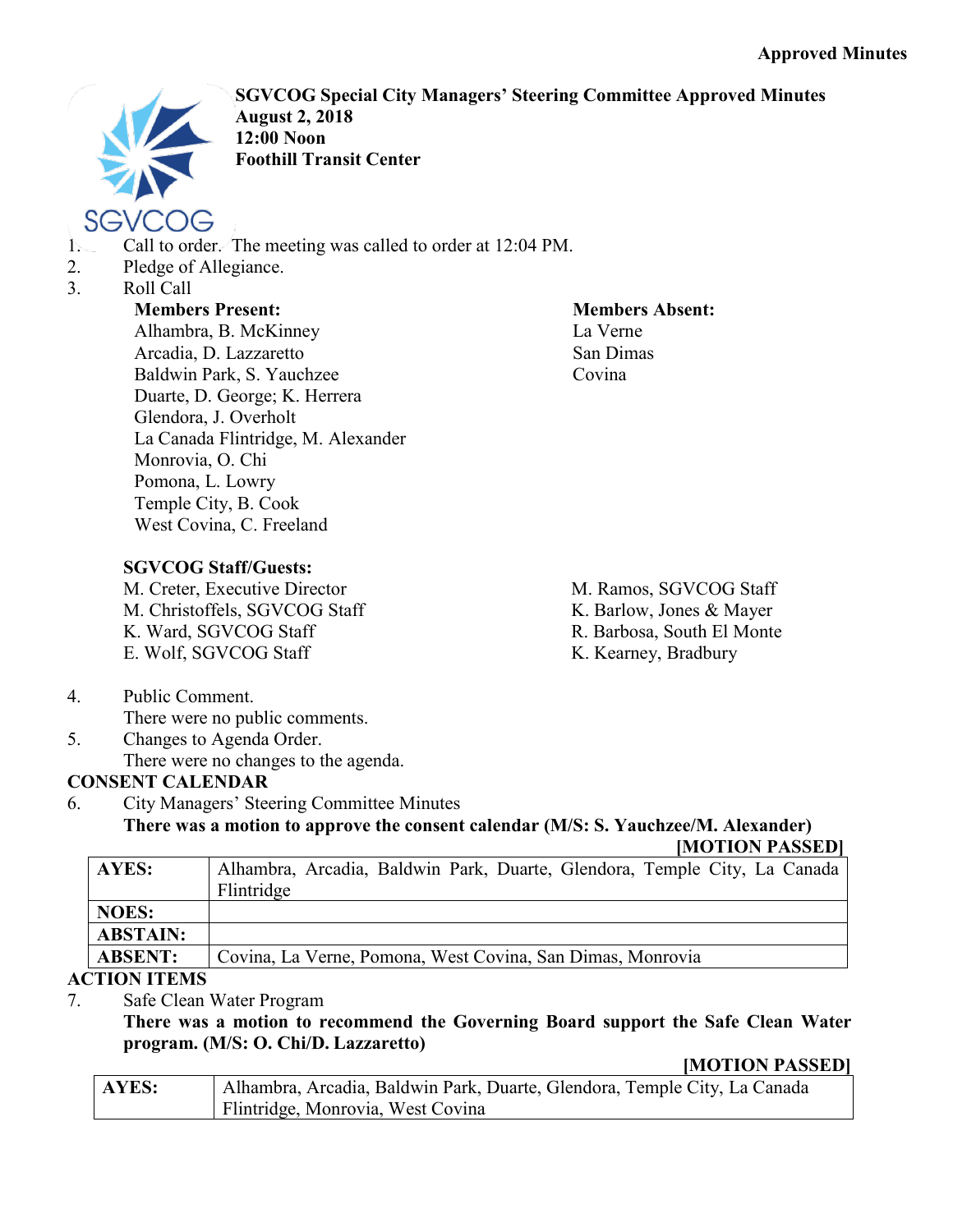| NOES:           |                                     |
|-----------------|-------------------------------------|
| <b>ABSTAIN:</b> |                                     |
| <b>ABSENT:</b>  | Covina, La Verne, Pomona, San Dimas |

#### 8. 4th Quarter Financial Report

M. Creter and M. Ramos reported on this item. M. Ramos indicated that the was a delay in the Account Receivables due to Caltrans having a backlog in their processing time.

**There was a motion to recommend the Governing Board receive and file the 4th Quarter Financial Report. (M/S: C. Freeland/ M. Alexander)**

#### **[MOTION PASSED]**

| <b>AYES:</b>    | Alhambra, Arcadia, Baldwin Park, Duarte, Glendora, Temple City, La Canada |
|-----------------|---------------------------------------------------------------------------|
|                 | Flintridge, Monrovia, West Covina, Pomona                                 |
| <b>NOES:</b>    |                                                                           |
| <b>ABSTAIN:</b> |                                                                           |
| <b>ABSENT:</b>  | Covina, La Verne, San Dimas                                               |
|                 |                                                                           |

9. Draft Memorandums of Agreement (MOA) with SGV Cities for Service Delivery Study

**There was a motion to recommend the Governing Board authorize the Executive Director to execute MOAs with participating cities related to the joint service delivery study. (M/S: C. Freeland / S. Yauchzee)**

#### **[MOTION PASSED]**

| <b>AYES:</b>    | Alhambra, Arcadia, Baldwin Park, Duarte, Glendora, Temple City, La Canada |
|-----------------|---------------------------------------------------------------------------|
|                 | Flintridge, Monrovia, West Covina, Pomona                                 |
| <b>NOES:</b>    |                                                                           |
| <b>ABSTAIN:</b> |                                                                           |
| <b>ABSENT:</b>  | Covina, La Verne, San Dimas                                               |

#### 10. Retirement Benefit Study Contract

**There was a motion to recommend the Governing Board approve a contract with Urban Futures, Inc for an amount not to exceed \$35,000 to conduct a review of retirement benefit options for the SGVCOG. (M/S: O. Chi/L. Lowry)**

#### **[MOTION PASSED]**

| AYES:           | Alhambra, Arcadia, Baldwin Park, Duarte, Glendora, Temple City, La Canada |
|-----------------|---------------------------------------------------------------------------|
|                 | Flintridge, Monrovia, West Covina, Pomona                                 |
| <b>NOES:</b>    |                                                                           |
| <b>ABSTAIN:</b> |                                                                           |
| <b>ABSENT:</b>  | Covina, La Verne, San Dimas                                               |

### **DISCUSSION ITEMS**

- 11. Measure H Funding
	- M. Creter reported on this item.

### **UPDATE ITEMS**

- 12. Safe, Classification and Compensation Study Update M. Creter reported on this item.
- 13. Executive Director's Monthly Report M. Creter reported on this item. Asked members to support HR 113 and to circulate back to the SGVCOG for distribution.

#### **CLOSED SESSION**

14. CONFERENCE WITH LEGAL COUNSEL – ANTICIPATED LITIGATION – Significant exposure to litigation pursuant to paragraph (2) of subdivision (d) of Section 54956.9: (Two cases)

No action reported.